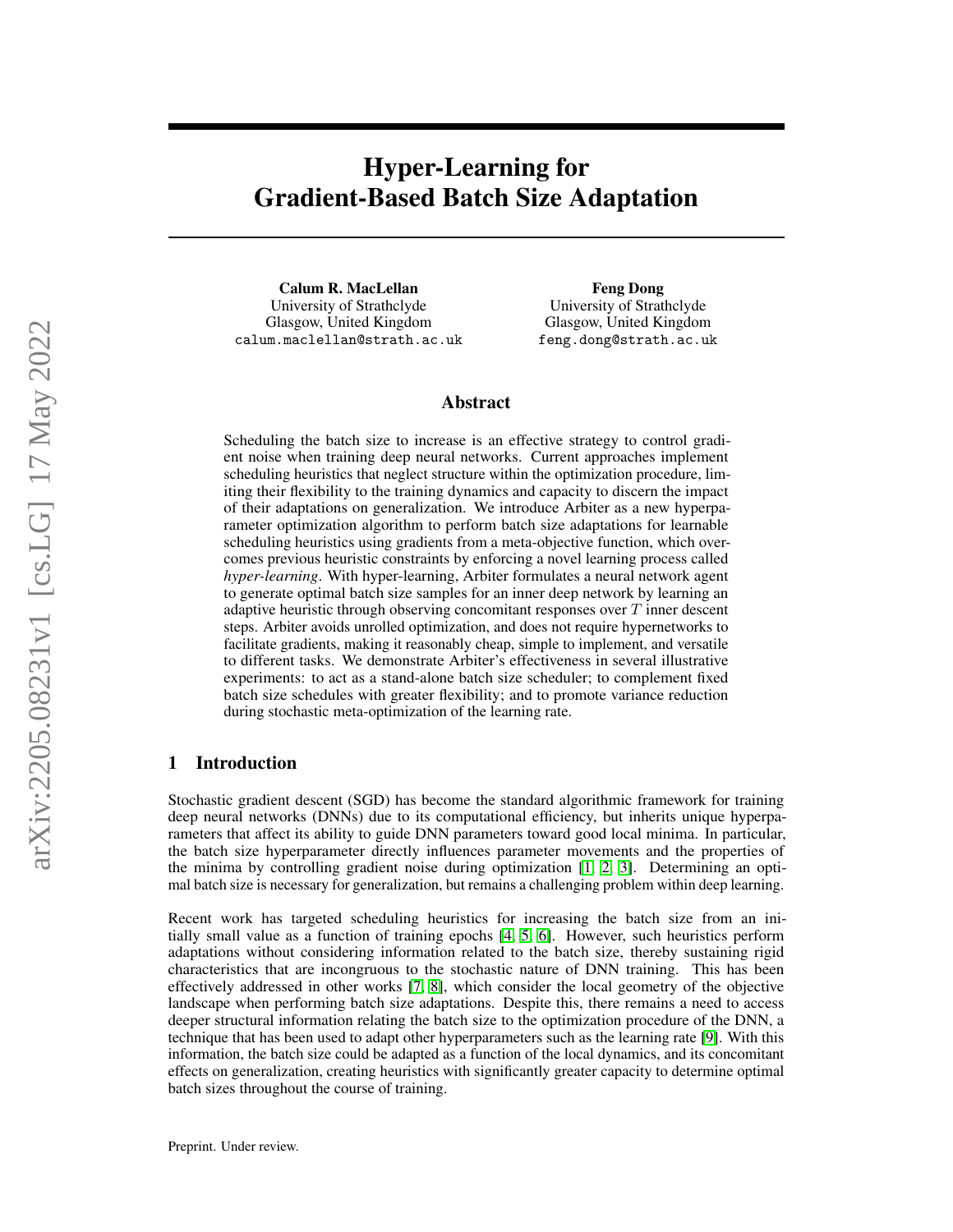A common technique for adapting hyperparameters in this manner is through automated hyperparameter optimization (HO). Two key HO frameworks have emerged: (1) gradient-based, and (2) black-box approaches. *Gradient-based* approaches have direct access to the DNN optimization procedure, which enables them to tune hyperparameters from parameter responses [\[10,](#page-8-9) [9,](#page-8-8) [11\]](#page-8-10), but strictly demand hyperparameters to be differentiable to the objective [\[12\]](#page-8-11). This is intractable for the batch size, which admits discrete and non-differentiable structure. Furthermore, gradients are obtained from unrolled computation graphs, which often incur exploding gradients and truncation biases [\[13,](#page-8-12) [14\]](#page-8-13). *Black-box* approaches such as Bayesian optimization [\[15\]](#page-8-14) and reinforcement learning (RL) [\[16\]](#page-9-0) relax differentiability requirements, and learn scheduling policies for hyperparameters through a trial-and-error based observational strategy. However, such approaches ignore structure within the objective, resulting in the need to restart the DNN training process multiple times to form robust policies [\[12\]](#page-8-11). A black-box approach to batch size scheduling is thus theoretically possible, but would be invariably inefficient in practice, and unable to move in-step with the dynamics throughout training.

In this paper, we design a more representative system by introducing a new learning process for HO called *hyper-learning* (short for hyperparameter learning), which blends the data efficiency of gradients with the observational tactics of black-box methods. Hyper-learning formulates a neural network 'agent' to learn about hyperparameters by generating differentiable samples for them, and observing how they affect the dynamics of an inner 'system' (i.e. DNN) over a period of time. By imposing a bilevel program between the agent and system we leverage structure from gradients, whilst avoiding unrolled optimization and training restarts by updating hyperparameters on the basis of information *learned* by the agent. Hyper-learning therefore unifies the strengths of both gradient and black-box approaches to create a structured and efficient system for searching over hyperparameter spaces. We illustrate the hyper-learning process in Figure [1.](#page-1-0)

With hyper-learning, we develop an algorithm

<span id="page-1-0"></span> $F(\mathbf{w}_1;\boldsymbol{\lambda})$  $F(\mathbf{w}; \boldsymbol{\lambda}^{\perp})$  $F(\mathbf{w}_1;\boldsymbol{\lambda}_1^t$  $F(\mathbf{w};\boldsymbol{\lambda}^{N})$  $F(\mathbf{w}_T;\boldsymbol{\lambda})$  $F(\mathbf{w}_T;\boldsymbol{\lambda}_T^{\scriptscriptstyle I}$ 

Figure 1: Hyperparameter optimization. (left) *Gradient-based* approaches perform T descent steps to the weights (w) on the meta-objective  $(F)$  before updating the fixed hyperparameter (λ). (middle) *Black-box* approaches evaluate N hyperparameter samples before updating the fixed weights. (right) *Hyper-learning* efficiently searches over N hyperparameter samples in parallel with the  $T$  descent steps to the weights.

to perform gradient-based batch size scheduling, called Arbiter. Under this framework, Arbiter's goal is to determine an optimal batch size after  $T$  descent steps by predicting batch size samples at each step, and moving the samples toward optimality by observing concomitant meta-objective responses from the inner DNN. Arbiter benefits from a simple plug-and-play architecture, and because it parameterizes the batch size within the high-level features of the inner DNN, we do not require hypernetworks [\[17\]](#page-9-1) for sustaining gradients, making it computationally cheap and scalable to deep architectures.

#### Contributions.

- We introduce a novel hyperparameter optimization (HO) algorithm called Arbiter to learn scheduling heuristics for batch size adaptations using gradients from a meta-objective. To the best of our knowledge, Arbiter is the first gradient-based HO framework developed for tuning the batch size.
- We demonstrate the empirical benefits of Arbiter in various tasks: (1) to act as a stand-alone batch size scheduler; (2) to introduce greater flexibility into fixed batch size schedules; and (3) to impart variance reduction to stochastic meta-optimization of the learning rate.
- Arbiter is developed under a new HO process called *hyper-learning*, which formulates a neural network to learn a mapping to optimal hyperparameter samples for an inner network. Hyper-learning inherits strengths from gradient-based and black-box HO approaches, but avoids the need for unrolled optimization or training restarts.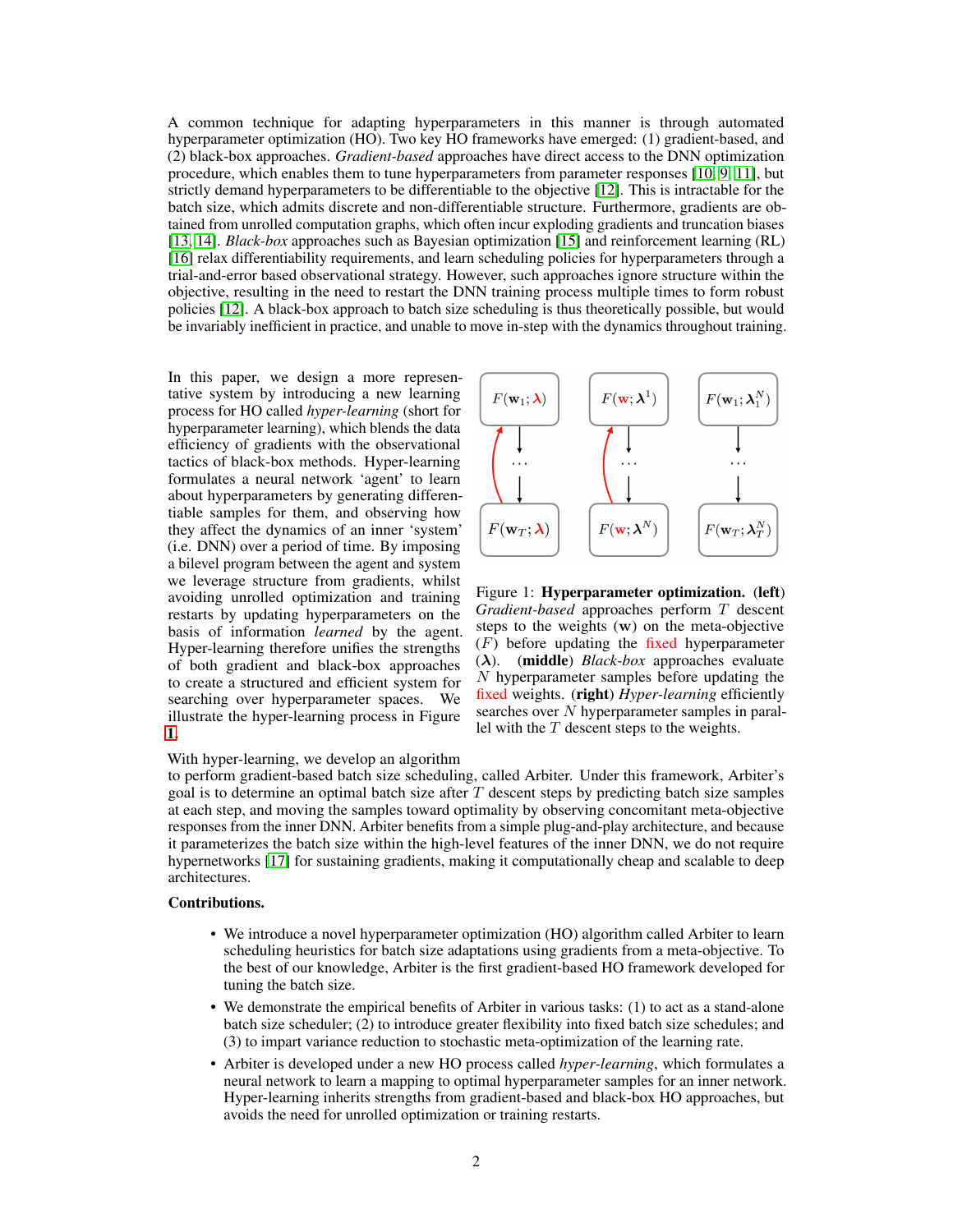# 2 Related work

**Batch size scheduling.** Previous work has explored a range of schedules for the batch size using fixed [\[5,](#page-8-4) [18,](#page-9-2) [19,](#page-9-3) [20\]](#page-9-4), dynamic [\[21\]](#page-9-5), and policy-based heuristics with RL [\[22\]](#page-9-6). Improved training speed and GPU efficiency are the prevailing goals of such work, and although compelling and practical, are unable to provide robust answers for when and how the batch size should be adapted relative to the learning dynamics. More representative heuristics have addressed these questions by basing adaptations on gradient variance using inner-product tests [\[23,](#page-9-7) [24,](#page-9-8) [25\]](#page-9-9). Alternative approaches implement Gaussian random walks [\[7\]](#page-8-6) and cyclical schedules [\[6\]](#page-8-5), whilst others propose adaptations as a function of the local curvature in the loss landscape [\[8\]](#page-8-7). A key distinction with Arbiter is that we train a neural network agent to *learn* scheduling heuristics, based on gradients from a meta-objective function. We nevertheless recognize the effectiveness of previous approaches, and foresee Arbiter as a source of complementary scheduling information. We conduct a simple illustrative experiment in Section [4.2](#page-7-0) to reinforce this prospect.

Hyperparameter optimization. Hyperparameters are typically optimized using grid- or random-search methods [\[26\]](#page-9-10) which perform well in many machine learning problems, but scale poorly to over-parameterized settings (i.e. DNNs). Contemporary work led to multi-armed bandit methods such as Hyperband [\[27\]](#page-9-11) and successive-halving [\[28\]](#page-9-12), in addition to model-based approaches such as Bayesian optimization [\[15\]](#page-8-14) and reinforcement learning [\[16\]](#page-9-0), which search the hyperparameter space more efficiently, but inherit black-box properties that ignores structure in the objective. Gradient-based methods were developed to access this structure, making them scalable to tune millions of hyperparameters within deep architectures [\[10,](#page-8-9) [29\]](#page-9-13). Gradients have been implemented extensively within HO, including to learning rates [\[9,](#page-8-8) [30,](#page-9-14) [31\]](#page-9-15), regularization coefficients [\[10,](#page-8-9) [32,](#page-9-16) [11\]](#page-8-10), and neural architecture search [\[33\]](#page-9-17). Another class of algorithms view the HO problem as a gray-box by considering the inner optimization structure, but relax the need for the meta-objective to be differentiable: population-based training [\[34\]](#page-9-18), hypernetwork-based HO [\[12,](#page-8-11) [35\]](#page-9-19), and persistent evolution strategies (PES) [\[13\]](#page-8-12) are examples of gray-box approaches. Hyper-learning interpolates between gradient-based and black-box approaches, but presents different properties to gray-box methods: although hyper-learning requires the batch size to be differentiable to the objective, it reparameterizes it within the objective using differentiable samples from a neural network. Since HO occurs on the basis of information learned from meta-objective responses, hyper-learning avoids the need for unrolled optimization, an aspect inherent to gradient-based approaches.

Hypernetworks. The algorithmic structure for Arbiter closely resembles that of a hypernetwork [\[36,](#page-9-20) [17\]](#page-9-1). Generally speaking, a hypernetwork is a function for predicting the weights of another neural network. Hypernetworks have been broadly applied, including to architecture search [\[37\]](#page-9-21), predicting CNN weights [\[38\]](#page-9-22), meta-learning [\[39\]](#page-10-0), and hyperparameter optimization [\[35,](#page-9-19) [12,](#page-8-11) [40\]](#page-10-1). We draw particular attention to [\[41\]](#page-10-2), who optimize hypernetworks using a novel *hyper-training* procedure. Their goal was to predict optimal weights by conditioning the hypernetwork input on hyperparameters, creating an efficient process to jointly optimize the hyperparameters and hypernetwork weights.In contrast to hypernetworks, the goal of hyper-learning is to predict optimal hyperparameter samples for another network<sup>[1](#page-2-0)</sup>. Since we maintain the inner network parameters, and instead learn a mapping to samples for the batch size using an outer objective, the neural network agent in Arbiter therefore does not represent a hypernetwork in the strict sense. As a result, hyper-learning avoids the challenges of addressing the diversity of weight space in a hypernetwork, and is not restricted to optimizing outer variables that appear in the inner objective [\[12\]](#page-8-11), giving us access to tune the batch size and potentially other dynamical hyperparameters (e.g. learning rates).

# 3 Arbiter

In this section, we begin by motivating the batch size scheduling problem (Sect. [3.1](#page-3-0)). We then present Arbiter by describing its differentiable hyper-learning agent (Sect. [3.2](#page-3-1)), bilevel program to officiate response signals (Sect. [3.3](#page-4-0)), and simple parameterization scheme to sustain gradients (Sect. [3.4](#page-5-0)). To conclude, we summarize Arbiter's optimization process within a practical algorithm (Sect. [3.5](#page-5-1)).

<span id="page-2-0"></span><sup>&</sup>lt;sup>1</sup>This network may in fact be a hypernetwork, such that gradients from the objective target the learned hyperparameter distribution constructed by the agent.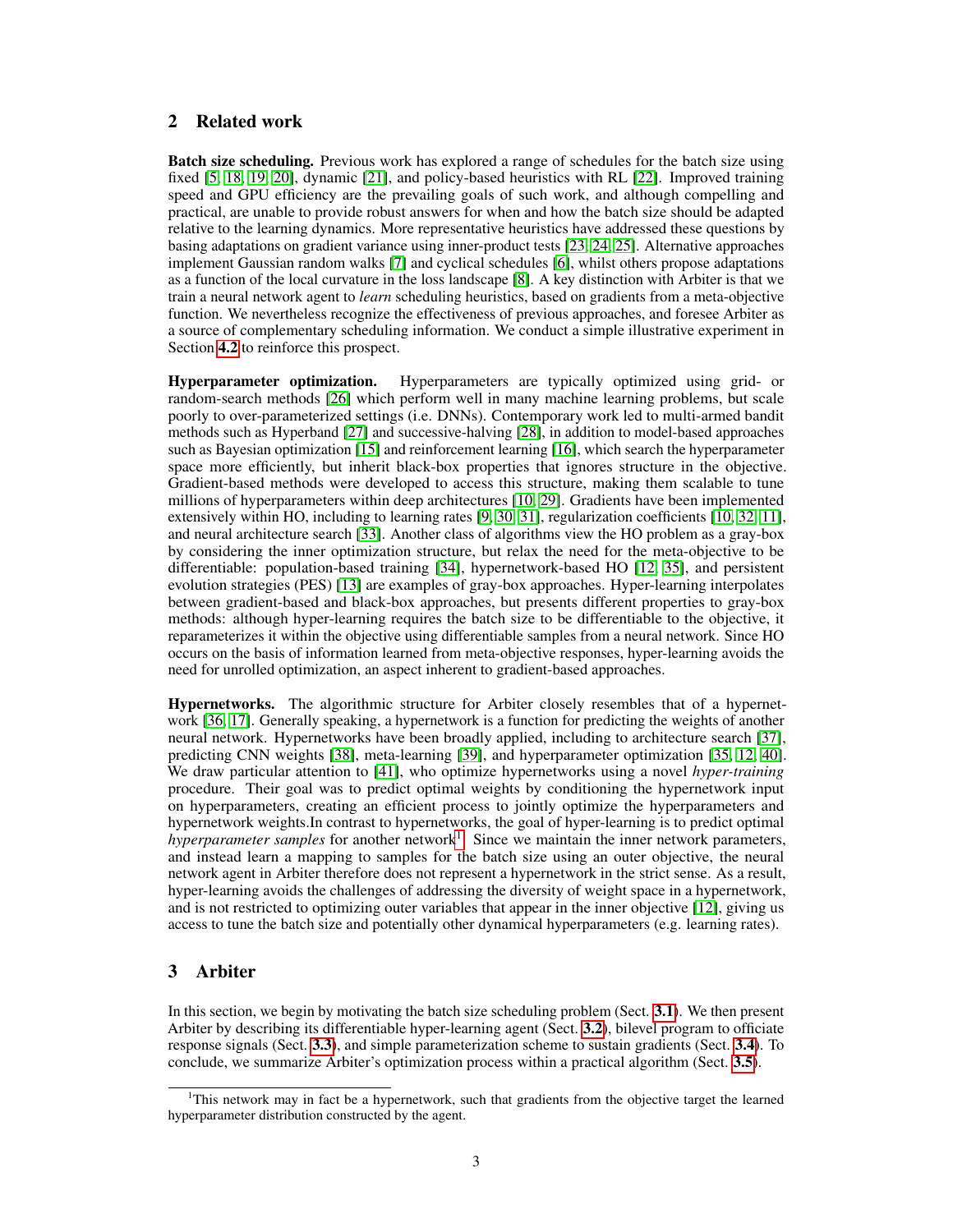#### <span id="page-3-0"></span>3.1 Motivation

Consider a training dataset  $\mathcal{D}: \{(x_i, y_i)\}\$  of M input-label pairs  $\forall i \in \{1, ..., M\}$ . In deep learning, we are interested in optimizing a set of neural network parameters  $\mathbf{w} \in \mathbb{R}^d$ , such that the objective function  $L:\mathbb{R}^d\to\mathbb{R}$  is sufficiently minimized over all data-points. This is achieved by computing gradients  $\mathbf{g}^{\mathcal{D}} \in \mathbb{R}^d$  to guide the parameters in the descent direction toward the minima. Under mini-batch stochastic gradient descent (SGD), these gradients are averaged over mini-batches of data  $\mathcal{B} \subset \mathcal{D}$  pulled randomly and without replacement from the dataset:

<span id="page-3-2"></span>
$$
\mathbf{g}^{\mathcal{B}}(\mathbf{w}) = \frac{1}{B} \sum_{j \in \mathcal{B}} \frac{\partial L(x_j, y_j)}{\partial \mathbf{w}}.
$$
 (1)

Crucially, the gradients in [\(1\)](#page-3-2) represent an approximation to the full-batch gradient (i.e.  $g^B \approx g^D$ ), the quality of which dictates the amount of *noise* in the gradients; poorer approximations equate to noisier gradients, and vice versa. Gradient noise sustains an important property when training deep networks: it facilitates an escape mechanism, where parameters are given energy to move from sharp regions in the objective landscape and into flatter minima [\[42\]](#page-10-3). Strong theoretical and empirical evidence has shown this mechanism to be intrinsically linked to improved generalization [\[43,](#page-10-4) [18,](#page-9-2) [44,](#page-10-5) [1\]](#page-8-0). Most importantly for our discussion, gradient noise is directly influenced by the *batch size* (B) due to its control over the mini-batch statistics and parameterization within the objective (Eq. [1\)](#page-3-2), where smaller batch sizes induce greater noise [\[2,](#page-8-1) [18\]](#page-9-2). For this reason, it is common practice to initialize training with a large learning rate to batch size ratio [\[1,](#page-8-0) [44\]](#page-10-5), followed by a subsequent tempering of the noise to allow the parameters to converge.

Within the context of batch size scheduling, we should therefore select a 'sufficiently' small initial batch size, and choose a scheduling heuristic for increasing the batch size as training progresses. However, these are difficult choices to make *a priori* due to the non-convex optimization and vast dimensionality of the objective landscape sustained by neural networks [\[45\]](#page-10-6), which makes them highly sensitive to batch size choices [\[2,](#page-8-1) [3\]](#page-8-2). At the same time, if the batch size is improperly set, we risk imposing suboptimal gradient noise to the parameters; this may have particularly deleterious consequences during early-stage iterations, which are crucial for determining the remaining optimization trajectory [\[43\]](#page-10-4). To address this problem, we therefore require a principled approach to interact with the dynamics of our parameters for receiving guidance to select optimal batch sizes throughout training.

#### <span id="page-3-1"></span>3.2 Hyper-learning agent

Let  $Z = \mathbb{N}$  represent the set of all possible batch sizes<sup>[2](#page-3-3)</sup>. We are proposing to search for optimal values in this set as a function of an evolving inner dynamical system (w) using a differentiable *hyper-learning* agent. We formulate the agent as a neural network  $\phi \in \mathbb{R}^p$  to perform a mapping  $\phi: \mathcal{X} \to \mathcal{S}$  from a given mini-batch of data  $\mathcal{X} \in \mathbb{R}^{B \times D}$  to samples  $\mathcal{S} \in \mathbb{R}^N$ , representing N batch size predictions. In this respect, the agent assumes the role of a *hyperparameter generator*, tasked with generating a set of new batch sizes around the current batch size  $B \in Z$ .

The idea to explore the hyperparameter space using a neural network is not new, and in fact forms the basis of population-based HO [\[40\]](#page-10-1). The difference with our approach is that we do not require a group of clones for w to inherit separate hyperparameter values, and instead elect a cheaper neural network to *predict optimal samples* from the space. This formulation avoids the need to train and subsequently cull multiple redundant networks using a mutation policy.

<span id="page-3-4"></span>**Continuous relaxation.** However, evaluating  $N$  samples at each optimization step would re-create an inefficient 'black-box'-styled search. We instead draw inspiration from [\[33\]](#page-9-17) and relax the search by introducing parameters  $\alpha \in \mathbb{R}^N$  into the agent's architecture Letting  $S_i \in \mathcal{S}$  and  $\alpha_i \in \alpha$ , this enables us to assign separate softmax weights to the samples and subsequently mixing as follows:

$$
s = \sum_{i=1}^{N} \frac{\exp(\alpha_i)}{\sum_{j=1}^{N} \exp(\alpha_j)} S_i
$$
 (2)

<span id="page-3-3"></span><sup>&</sup>lt;sup>2</sup>The maximum batch size in this set is determined by the user's GPU capacity. In our work, we were limited to batch size of 600 for the experiments.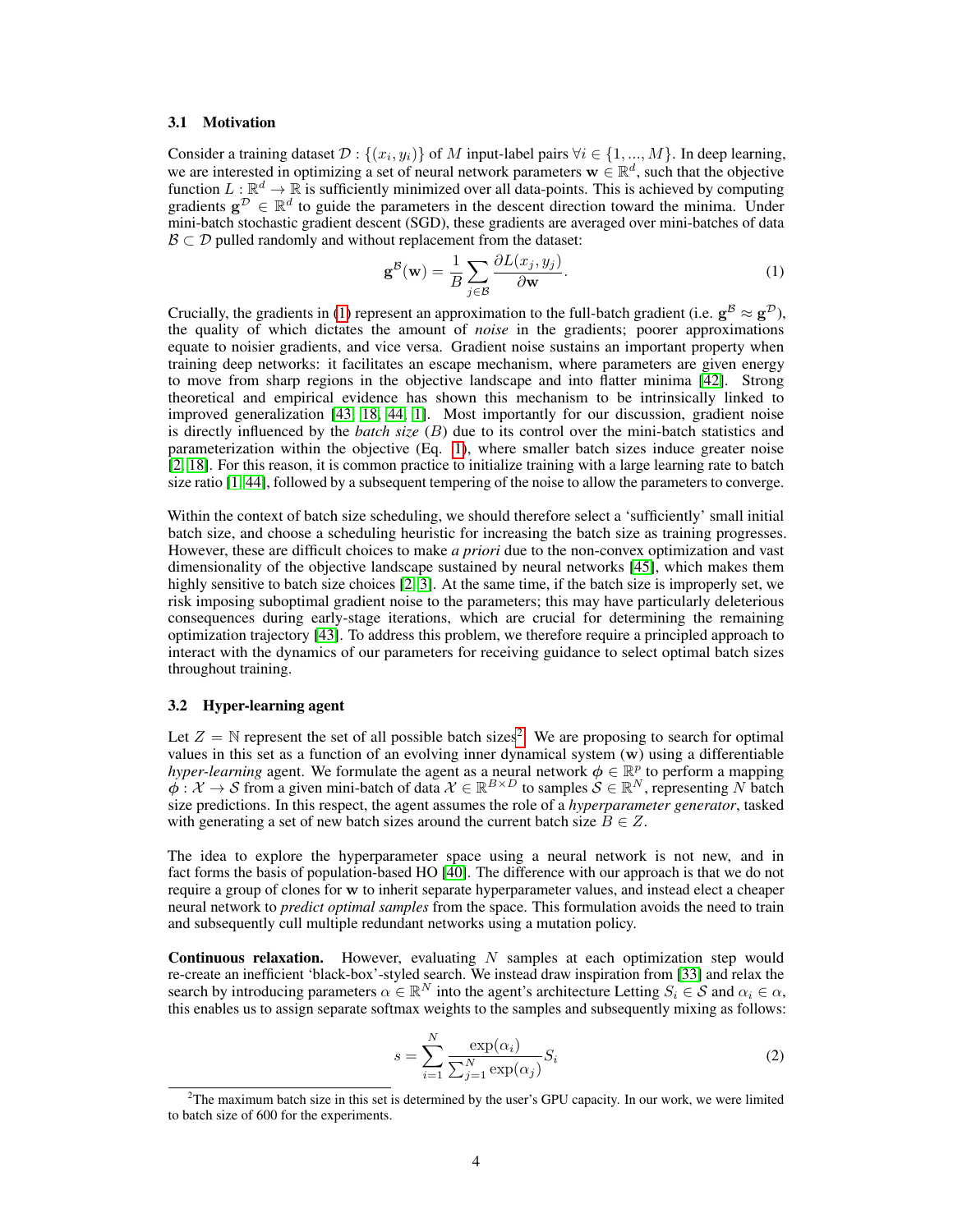<span id="page-4-1"></span>

Figure 2: Architecture for Arbiter. *Generating batch size samples.* Given a mini-batch of validation data  $\mathcal{X}_{val}^B$ , the agent  $\phi: \mathcal{X} \to \mathcal{S}$  learns to map the data to batch size samples (S) in a neighborhood around the current batch size (B). Samples are assigned probabilities by  $\alpha$ , and mixed to yield a representative sample  $(s)$ , which is mapped through a sigmoid function  $(\sigma)$  to obtain the batch size in hyperparameter form (B). *Parameterizing the high-level features.* We perform a linear mapping  $\Phi : \mathbb{R} \to \mathbb{R}^f$  to project the mixed sample (s) to the same f–dimensional subspace as the high-level features (h) for parameterization. Intuitively, this represents perturbations to the input data statistics caused by the batch size. This creates a response function that we can differentiate over, without needing to backpropagate through the inner system (w) to the hyperparameter itself  $(B)$ , but rather to its differentiable proxy  $(s)$ . The blue arrows indicate the forward path, which we subsequently backpropagate along to update Arbiter  $(\phi, \alpha)$ .

to yield a single representative sample for the batch size  $s \in \mathbb{R}$ , as illustrated in Figure [2](#page-4-1). With this setup, the agent is free to construct an implicit probability distribution over the batch size  $p_{\phi}(B|\mathcal{X})$ , from which we can retrieve samples  $S \sim p_{\phi}(B|\mathcal{X})$ , leaving  $\alpha$  to identify those most likely to improve generalization.

#### <span id="page-4-0"></span>3.3 Optimization

To drive the searching process, we require a mechanism for interacting with the inner dynamics through our predicted batch size samples. Our goal in hyper-learning is to predict hyperparameter samples to optimize the dynamics of another neural network. In other words, we seek to optimize the batch size predicted by our agent, subject to the optimality of the inner parameters. This describes a bilevel optimization problem [\[46\]](#page-10-7):

<span id="page-4-2"></span>
$$
s^* = \min_{(\phi,\alpha)} F(\mathbf{w}^*, s)
$$
  
s.t.  $\mathbf{w}^* = \operatorname{argmin}_{\mathbf{w}} L(\mathbf{w}, B)$  (3)

where  $F: \mathbb{R}^d \to \mathbb{R}$  denotes a *meta*- (or outer) objective over validation data,  $L: \mathbb{R}^d \to \mathbb{R}$  an *inner* objective over training data, and  $s^* \in \mathbb{R}$  the optimal batch size.

In the context of HO, w<sup>∗</sup> represents a unique solution for optimal weights that is difficult to obtain in closed-form [\[12\]](#page-8-11). We follow previous work by approximating  $w^*$  with  $w_T$ , the weights after  $[T] = \{1, ..., T\}$  gradient descent steps [\[10,](#page-8-9) [32,](#page-9-16) [11\]](#page-8-10). In practice, this approach is challenged by the need to unroll all optimization states for computing  $\partial w_t/\partial\lambda$ ,  $\forall t \in [T-1] \to 0$  for a vector of hyperparameters  $\lambda \in \mathbb{R}^l$ , which often creates a non-smooth meta-loss landscape ubiquitous with severe gradient variance, leading to known pathology [\[13\]](#page-8-12).

Based on Eq.[\(3\)](#page-4-2), we can see that we avoid this problem by using the continuous batch size (s) as a proxy for the discrete batch size  $(B)$  in the meta-objective. The solution to the above program is found by minimizing Arbiter's parameters  $\{\phi, \alpha\}_t$  in parallel to the inner optimization procedure  $\forall t \in [T]$ , and using the inner weights  $w_{t+1}$  to compute responses to the predicted batch size  $(s_t)$ . Although this incurs additional compute cost over normal DNN training, we do not require unrolling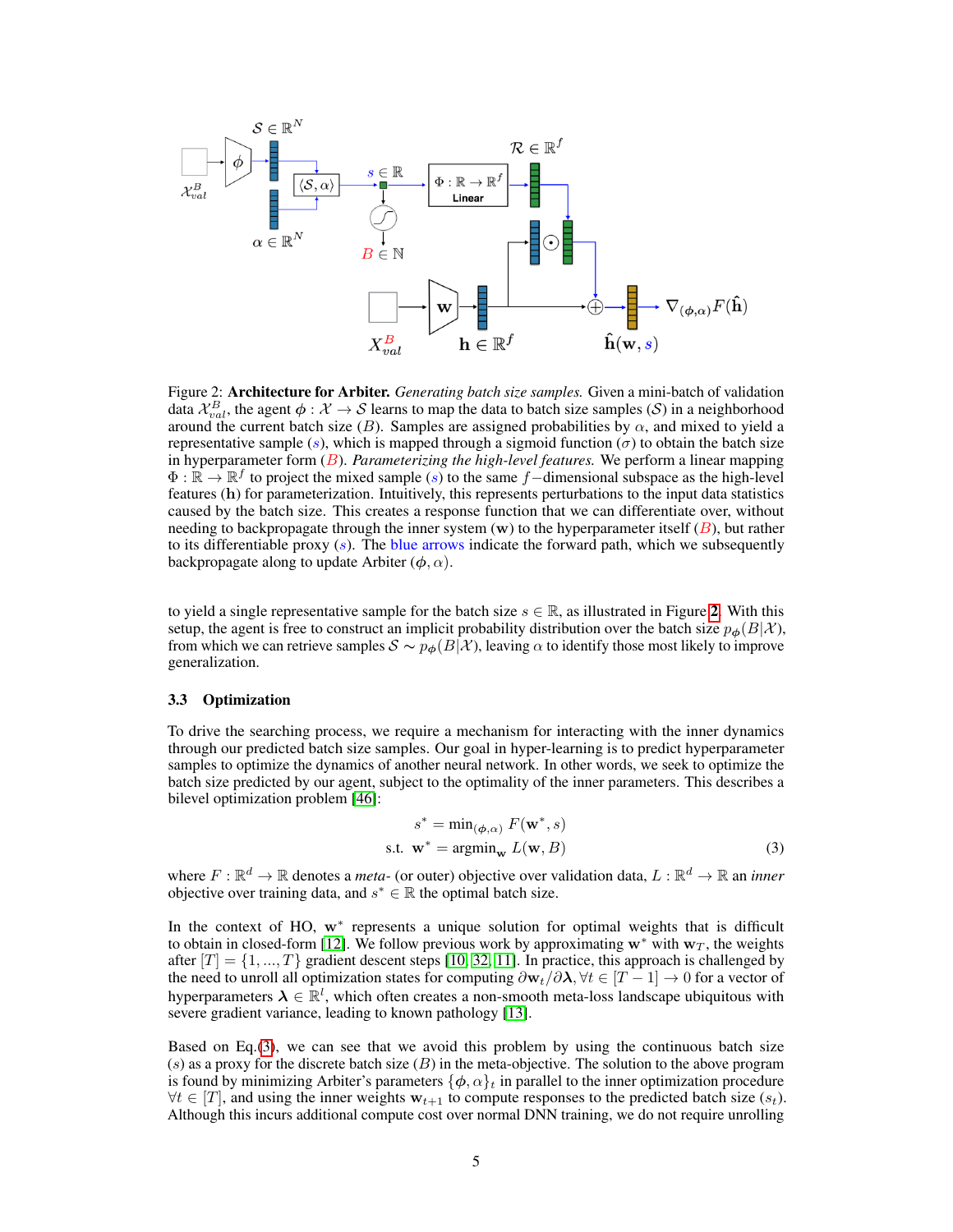the computational graph to obtain gradients for the batch size, because we instead leverage the response information *learned* by Arbiter while tuning its proxy. Recalling the relaxation scheme in Eq.[\(2\)](#page-3-4), we can therefore approximate the solution  $s^*$  by computing  $b_T = \text{argmax}_{\alpha}(\mathcal{S}_T)$  to select the 'best' sample (i.e. highest probability) at  $t = T$ , and subsequently replace the current batch size with  $B = \sigma(b_T)$  by mapping the best sample to a natural number through a sigmoid function (Fig. [2](#page-4-1)).

#### <span id="page-5-0"></span>3.4 Parameterizing the high-level features

In Section [3.2](#page-3-1), we presented a strategy to bypass the need for Monte Carlo gradient estimation [\[47\]](#page-10-8) for the batch size by using an implicit probability distribution  $p_{\phi}(B|\mathcal{X})$ . We then developed a bilevel optimization procedure in the previous section for moving samples from this distribution toward optimality. However, the batch size possesses no differentiable structure within the inner network, meaning we do not have a function for reaching the samples with gradients from the meta-objective in Eq.[\(3\)](#page-4-2).

Linear mapping to feature space. Inspired by previous works [\[12\]](#page-8-11), we propose the use of a linear gating mechanism to approximate the 'best-response' of the learnable features to the batch size. More specifically, we use a linear mapping  $\Phi : s \to \mathcal{R}$  to project the reparameterized batch size lying in  $\mathbb R$  to the subspace occupied by the high-level features  $\dot{\mathbf h} \in \mathbb R^f$  of the inner network, and use its representation  $\mathcal{R} \in \mathbb{R}^f$  to gate the learned high-level features from the inner network. This generates an additional feature term, as illustrated in Figure [2](#page-4-1). For a given predicted batch size s, and linear weights  $A_{\Phi} \in \mathbb{R}^{f}$ , we can describe this process by the following affine transformation:

$$
\hat{\mathbf{h}}(\mathbf{w},s) := \mathbf{A}_{\Phi}(s) \odot \mathbf{h} + \mathbf{h},\tag{4}
$$

which corresponds to the *response* of the features to the predicted batch size.

This is a reasonable approximation to make for three reasons. First, we know that the batch size controls the distribution of our mini-batch data statistics, which can be represented by the high-level features extracted by w [\[48\]](#page-10-9); we therefore expect a commensurate response from the features to the predicted batch size. Second, we know that the non-linearities in the data have been captured by the parameters in the preceding layers of w, enabling us to fit linear functions within this lower-dimensional manifold. Third, according to [\[12\]](#page-8-11), the best-response function for a linear network can be represented by such a gating architecture. Notably, in hyper-learning we do not use the best-response to learn network weights directly as with hypernetworks [\[41\]](#page-10-2). Instead, this is applied to approximate the response of the hidden units (i.e. features) to the batch size, making it simpler in execution.

The introduction of this mechanism allows us to parameterize the features, and update Arbiter's weights through back-propagation from the meta-objective:

$$
\nabla_{(\phi,\alpha)} F(\hat{\mathbf{h}}) := \frac{\partial F}{\partial \hat{\mathbf{h}}} \frac{\partial \hat{\mathbf{h}}}{\partial \phi} + \frac{\partial F}{\partial \hat{\mathbf{h}}} \frac{\partial \hat{\mathbf{h}}}{\partial \alpha}.
$$
 (5)

Naturally, one may question the sufficiency of the linear mapping to preserve the structure of the batch size within the higher-dimensional subspace. We argue that the exact representation of the batch size is irrelevant, as long as the agent learns to distinguish the effects imposed by small and large batch sizes on the high-level features and meta-objective; this argument has been made for similar mapping operations [\[49\]](#page-10-10). We appeal to the experimental results as an initial justification for this assumption, and leave a deeper theoretical analysis to future work.

#### <span id="page-5-1"></span>3.5 Training algorithm

We summarize our developments within a practical training algorithm (Alg. [1](#page-6-0)). In short, Arbiter optimizes its predicted samples relative to meta-objective responses from one-step inner weights  $(w_{t+1})$ , and searches for an optimal batch size over T iterations. We are currently unaware of the convergence guarantees for our algorithm, but experimentally Arbiter is capable of reaching stable solutions across various tasks.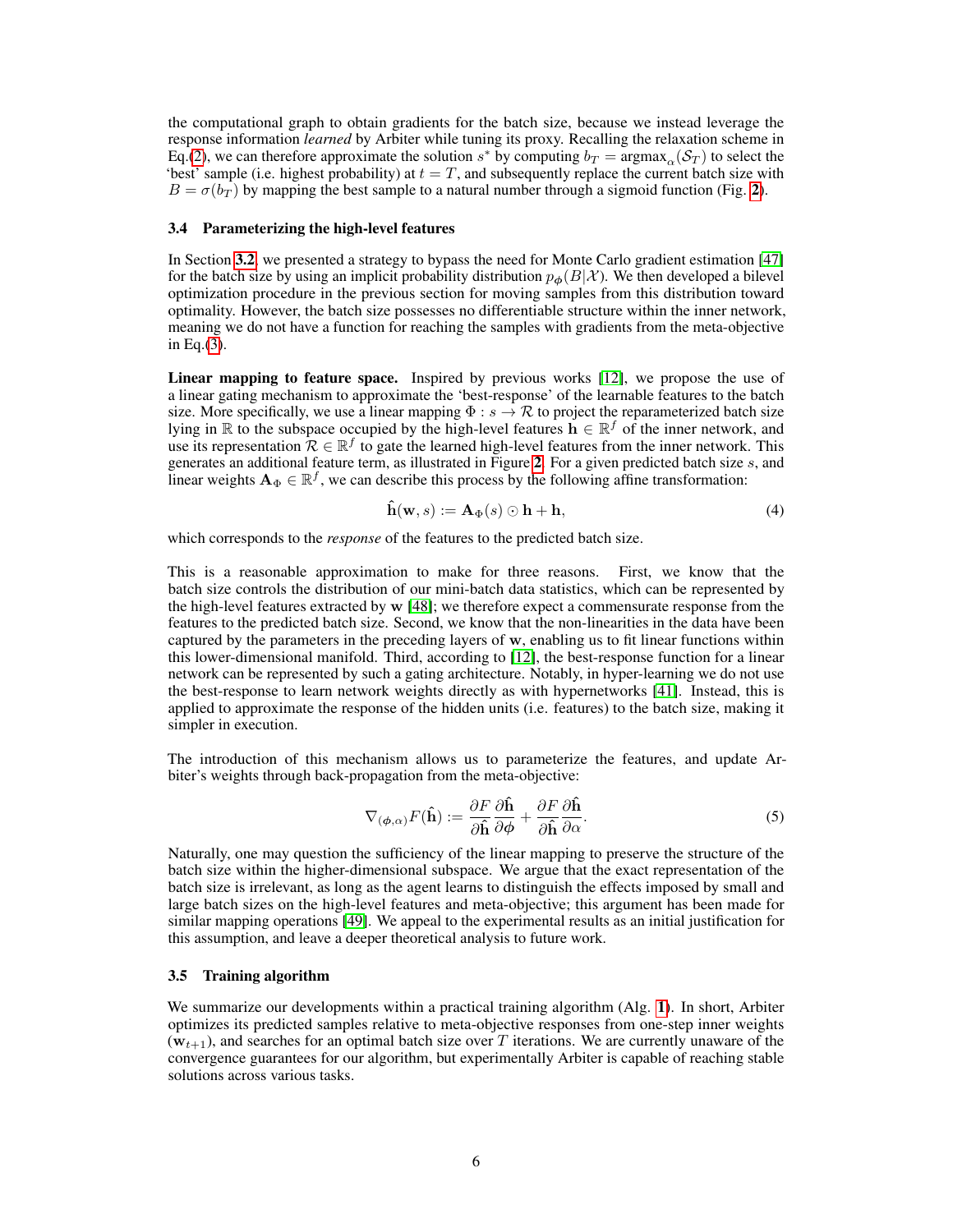# 4 Experiments

We conduct several representative experiments. First, we examine Arbiter's performance as a stand-alone batch size scheduler under various dynamical conditions (Sect. [4.1](#page-6-1)). We then illustrate the benefits of batch size exploration with Arbiter in combination with fixed batch size schedules (Sect. [4.2](#page-7-0)). Lastly, we study the impact of Arbiter's control over gradient variance on hypergradient descent of the learning rate [\[9\]](#page-8-8) in Section [4.3](#page-7-1).

#### <span id="page-6-1"></span>4.1 Batch size scheduling

In this section, we show that Arbiter can compensate for initially deleterious dynamics, and perform effective subsequent batch size scheduling, purely from gradients. We experiment on both the CIFAR-10 and CIFAR-100 datasets using two modern architectures (VGG-11 and Wide ResNet-16-4) under stochastic and

Algorithm 1 Batch size adaptation with Arbiter. The symbols  $(\sigma, \psi)$  represent the sigmoid and softmax functions, respectively.

```
Initialize: Meta-parameters: N, N_{learn}, \zeta_{\phi}, \zeta_{\alpha}Initialize: Arbiter: \{\phi \in \mathbb{R}^p, \ \alpha \in \mathbb{R}^N\}for n = 1 to N_{epochs} do
     for t = 0 to \bar{T}_{train} do
           \mathbf{w}_{t+1} \leftarrow \mathbf{w}_t - \eta \nabla_{\mathbf{w}} L(\mathbf{w}_t, B_n)\mathcal{S} \thicksim p_\phi(B_n|\mathcal{X}) , s_t = \text{dot}(\mathcal{S}, \psi(\alpha))\boldsymbol{\phi}_{t+1} \leftarrow \boldsymbol{\phi}_t - \zeta_{\phi} \nabla_{\phi} F\big(\mathbf{\hat{h}}(\mathbf{w}_{t+1}, s_t)\big)\alpha_{t+1} \leftarrow \alpha_t - \zeta_\alpha \nabla_\alpha F(\mathbf{\hat{h}}(\mathbf{w}_{t+1}, s_t))end for
     if n = N_{learn} then
          Update batch size:
                   B_{n+1} = \sigma(\operatorname{argmax}_{\alpha}(\mathcal{S}_T))Reset weights:
                   \alpha \thicksim \breve{\mathcal{N}}(0,1) \in \mathbb{R}^Nend if
end for
```
non-stochastic dynamics. For stochastic dynamics, we initialized training with a learning rate of  $\eta = 0.1$  and a batch size of  $B = 128$ . For non-stochastic dynamics, we used  $\eta = 0.01$  and  $B = 400$ . In both scenarios, Arbiter was implemented to correct the dynamics by adapting the batch size every epoch (i.e.  $N_{learn} = 1$ ).

From our knowledge of the learning dynamics, we expect the gradients to inform Arbiter to increase the batch size amidst noisy dynamics, and decrease the batch size to introduce greater noise into non-stochastic dynamics. In Figure [3](#page-6-2), we observe that Arbiter responds correctly in both cases. By continuing to follow the meta-objective gradients, Arbiter learns scheduling heuristics that lower the validation loss in all experiments compared to training with a constant batch size.

<span id="page-6-2"></span>

Figure 3: Loss curves and batch size schedules determined by Arbiter, for the experiments described in Sect. [4.1](#page-6-1). (a) Results on CIFAR-10, using the VGG-11 (left) and Wide ResNet-16-4 (right) architectures. (b) Results on CIFAR-100 for VGG-11 (left) and Wide ResNet-16-4 (right). In this experiment, Arbiter was tasked with adapting the batch size to accommodate for initially stochastic (blue and red) and non-stochastic dynamics (green and purple). We observe that Arbiter's batch size adaptations (solid lines) reflect a decreasing meta-objective  $(F, \text{inset})$ , leading to schedules that yield lower validation error in all experiments compared to constant batch sizes (dashed lines).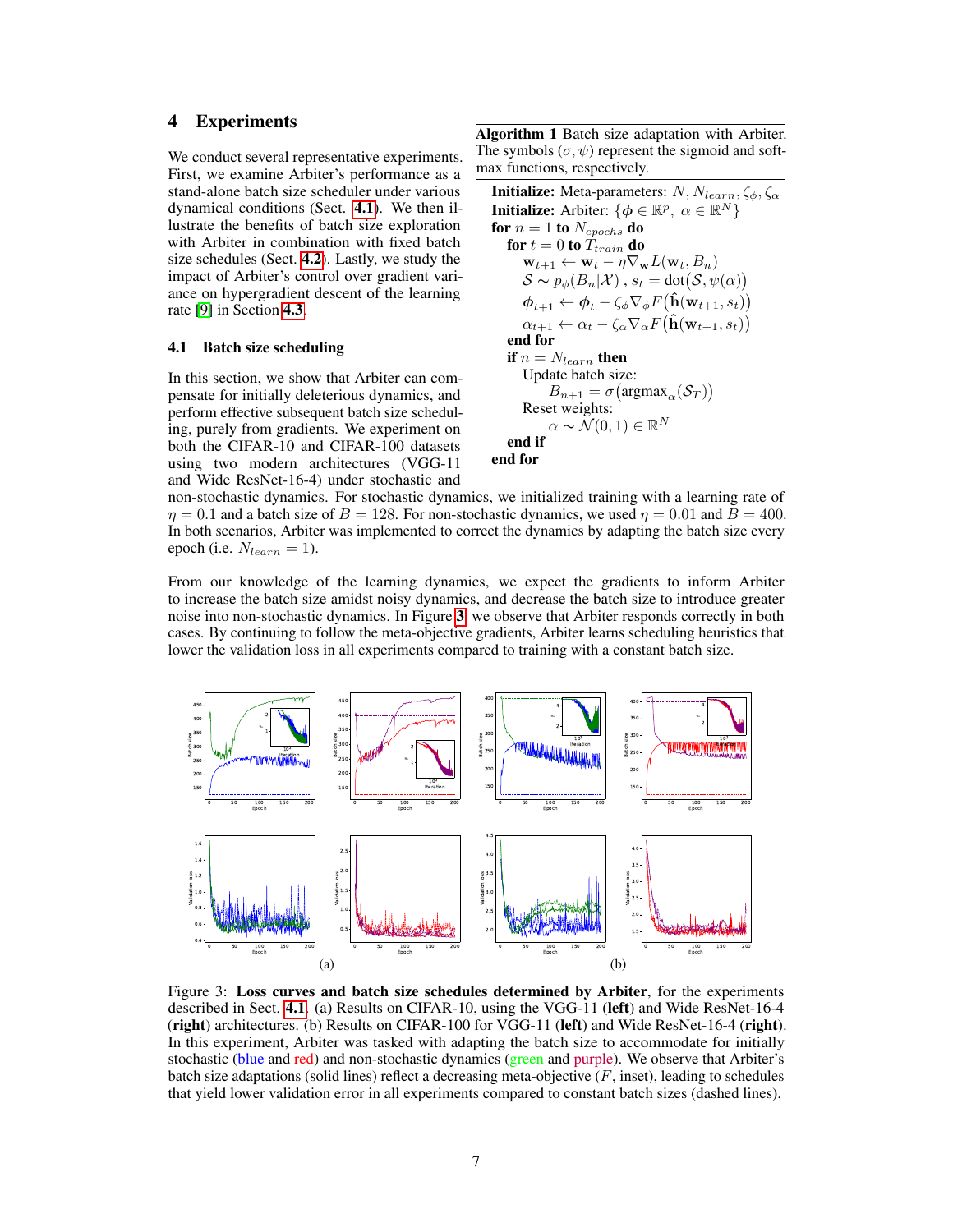#### <span id="page-7-0"></span>4.2 Flexibility within fixed heuristics

<span id="page-7-2"></span>In this experiment, we demonstrate that Arbiter can be used to complement fixed batch size schedulers with greater flexibility. By allowing a fixed heuristic to dictate scheduling, we give Arbiter freedom to search for locally 'better' batch sizes and examine the resulting effects on generalization. We trained for 200 epochs on CIFAR-10 with the Wide ResNet-16-4 network, using a constant learning rate of  $\eta = 0.05$ . The results are presented in Figure [4](#page-7-2).



Figure 4: Searching locally for more optimal batch sizes, for the experiments in Sect. [4.2](#page-7-0). We observe that Arbiter selects different batch sizes from the pre-defined heuristic, yielding a schedule with higher test accuracy on CIFAR-10.

We designed the following fixed batch size schedule: beginning with a batch size of  $B_0 = 64$ , we propose to increase the batch size to 128, 256, and 512 at epoch milestones of 25, 50, and 100, respectively. We then implemented Arbiter to conduct a local search between these milestones. From the results in Figure [4](#page-7-2), we observe that Arbiter selects initially noisier batch sizes, before determining larger values for the remainder of training. As a result, we achieve higher test performance.

#### <span id="page-7-1"></span>4.3 Variance reduction in stochastic meta-optimization

Recently it was shown that stochastic meta-optimization of the learning rate incurs short-horizon (or truncation) bias [\[14,](#page-8-13) [13\]](#page-8-12), alluding to the issue with 'greedily' lowering the learning rate in response to a rapidly decreasing meta-objective. As a result, the learning rate converges to near negligible values early in training, eliminating noise in the dynamics needed to escape poor local minima. The intrinsic relationship between the learning rate and batch size [\[1\]](#page-8-0) motivated us to investigate whether Arbiter could help alleviate this issue by inducing variance reduction via batch size adaptations [\[14\]](#page-8-13).

<span id="page-7-3"></span>

Figure 5: Controlling learning rate decay in hypergradient descent, for the experiments in Sect. [4.3](#page-7-1). For both momentum and Adam, we observe that Arbiter has partial control over learning rate decay by adjusting gradient noise. Arbiter's choices in batch size adaptations lead to overall improved validation error in both optimizers. The red line indicates the point in training when Arbiter begins to adapt the batch size.

We experimented with hypergradient descent (HD) [\[9\]](#page-8-8) using a large hyper-learning rate of  $\beta = 1e - 4$  to decay the initial learning rate from  $\eta = 0.1$ . This setup was chosen to promote the effects of short-horizon bias by emphasising the hypergradient. We implemented Arbiter in conjunction with both momentum (SGDHD) and Adam (AdamHD) HD optimization, which enabled us to study the impact of Arbiter's induced variance reduction. Experiments were run on CIFAR-10 with the Wide ResNet-16-4 architecture using an initial batch size of 128. In Figure [5](#page-7-3), we observe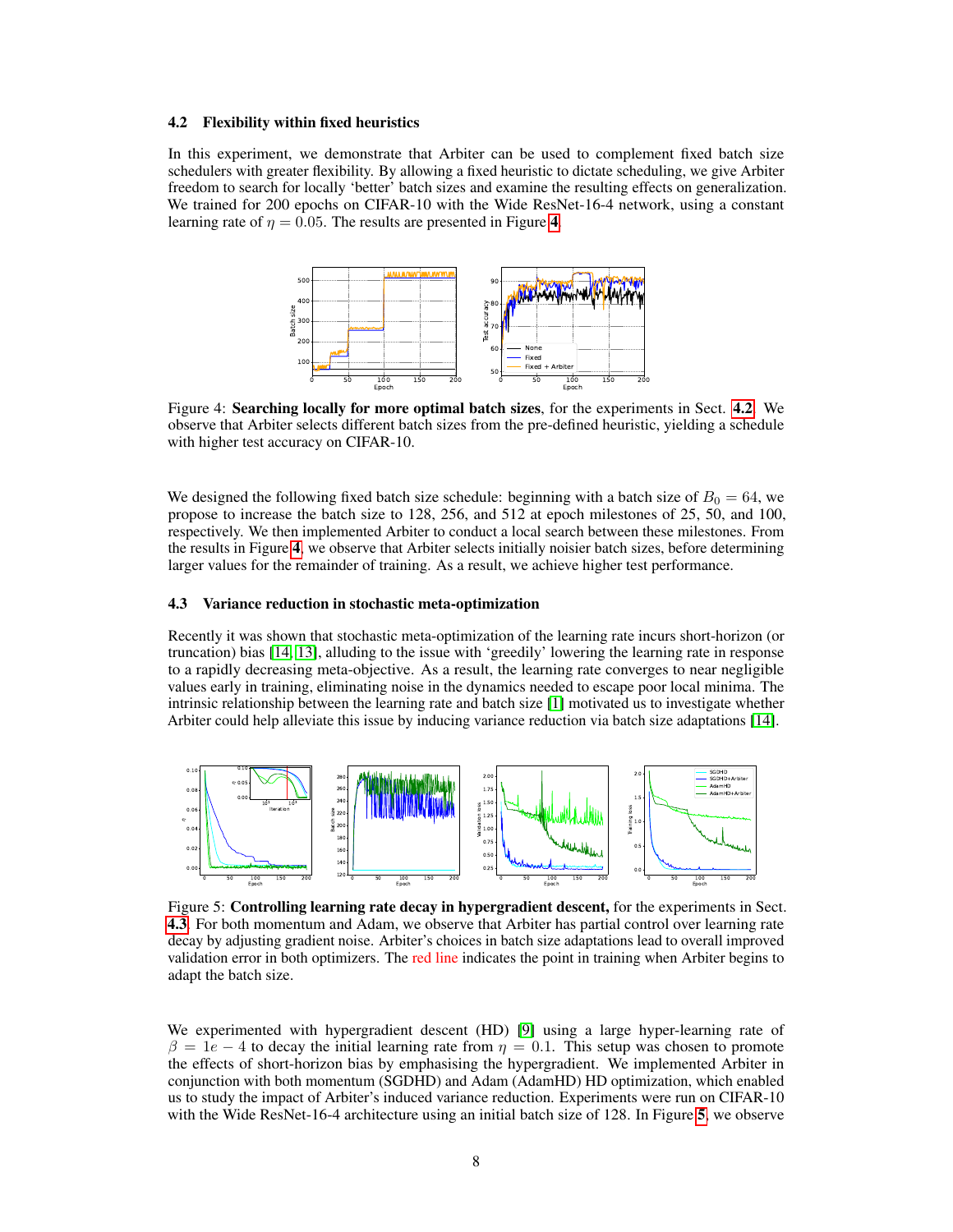that Arbiter's control over the batch size dampens rapid learning rate decay, leading to improved generalization for both momentum and Adam. It is also interesting to note that Arbiter induces large fluctuations to the batch size later in training, which has the effect of speeding up learning rate decay.

### 5 Conclusions

We presented Arbiter as a novel hyperparameter optimization algorithm for performing batch size scheduling in deep neural networks. Uniquely, Arbiter learns scheduling heuristics by accessing rich gradient information within objective functions, made possible by a new learning process for HO called *hyper-learning*, which avoids unrolled optimization by instead leveraging information learned from meta-objective responses. Arbiter's promising results as a stand-alone batch size scheduler, and complementary tool to fixed scheduling and hypergradient descent of the learning rate, motivates two promising research directions. First, to improve its learned heuristics with greater knowledge of the local geometry. Second, to explore wider applications of hyper-learning, including discrete, continuous, and multi-level hyperparameter optimization.

#### References

- <span id="page-8-0"></span>[1] S. Jastrzebski, Z. Kenton, D. Arpit, N. Ballas, A. Fischer, Y. Bengio, and A. Storkey. Three factors influencing minima in SGD. *arXiv:1711.04623*, 2017.
- <span id="page-8-1"></span>[2] S. L. Smith and Q. V. Le. A bayesian perspective on generalization and stochastic gradient descent. In *International Conference on Learning Representations (ICLR)*, 2018.
- <span id="page-8-2"></span>[3] L. Wu, C. Ma, and W. E. How SGD selects the global minima in over-parameterized learning: a dynamical stability perspective. In *Advances in Neural Information Processing Systems*, 2018.
- <span id="page-8-3"></span>[4] S. L. Smith, P. J Kindermans, C. Ying, and Q. V. Le. Don't decay the learning rate, increase the batch size. In *International Conference on Learning Representations (ICLR)*, 2018.
- <span id="page-8-4"></span>[5] A. Devarakonda, M. Naumov, and M. Garland. Adabatch: adaptive batch sizes for training deep neural networks. *arXiv:1712.02029*, 2018.
- <span id="page-8-5"></span>[6] N. Mu, Z. Yao, A. Gholami, K. Keutzer, and M. W. Mahoney. Parameter re-initialization through cyclical batch size schedules. In *International Conference on Learning Representations (ICLR)*, 2018.
- <span id="page-8-6"></span>[7] P. Yin, P. Luo, and T. Nakamura. Small batch or large batch? gaussian walk with rebound can teach. In *23rd Conference on Knowledge Discovery and Data Mining (KDD)*, 2017.
- <span id="page-8-7"></span>[8] Z. Yao, A. Gholami, D. Arfeen, R. Liaw, J. Gonzalez, K. Keutzer, and M. W. Mahoney. Large batch size training of neural networks with adversarial training and second-order information. *arXiv:1810.01021*, 2020.
- <span id="page-8-8"></span>[9] A. G. Baydin, R. Cornish, D. M. Rubio, M. Schmidt, and F. Wood. Online learning rate adaptation with hypergradient descent. In *International Conference on Learning Representations*, 2018.
- <span id="page-8-9"></span>[10] D. Maclaurin, D. K. Duvenaud, and R. P. Adams. Gradient-based hyperparameter optimization through reversible learning. In *International Conference on Machine Learning*, 2015.
- <span id="page-8-10"></span>[11] L. Franceschi, P. Frasconi, S. Salzo, R. Grazzi, and M. Pontil. Bilevel programming for hyperparameter optimization and meta-learning. In *International Conference on Machine Learning*, 2018.
- <span id="page-8-11"></span>[12] M. MacKay, P. Vicol, J. Lorraine, D. Duvenaud, and R. Grosse. Self-tuning networks: Bilevel optimization of hyperparameters using structure best-response functions. In *International Conference on Learning Representations*, 2019.
- <span id="page-8-12"></span>[13] P. Vicol, L. Metz, and J. Sohl-Dickstein. Unbiased gradient estimation in unrolled computation graphs with persistent evolution strategies. In *International Conference on Machine Learning*, 2021.
- <span id="page-8-13"></span>[14] Y. Wu, M. Ren, R. Liao, and R. Grosse. Understanding short-horizon bias in stochastic meta-optimization. In *International Conference on Learning Representations*, 2018.
- <span id="page-8-14"></span>[15] J. Snoek, H. Larochelle, and R. P. Adams. Practical bayesian optimization of machine learning algorithms. In *Advances in Neural Information Processing Systems*, pages 2951–2959, 2012.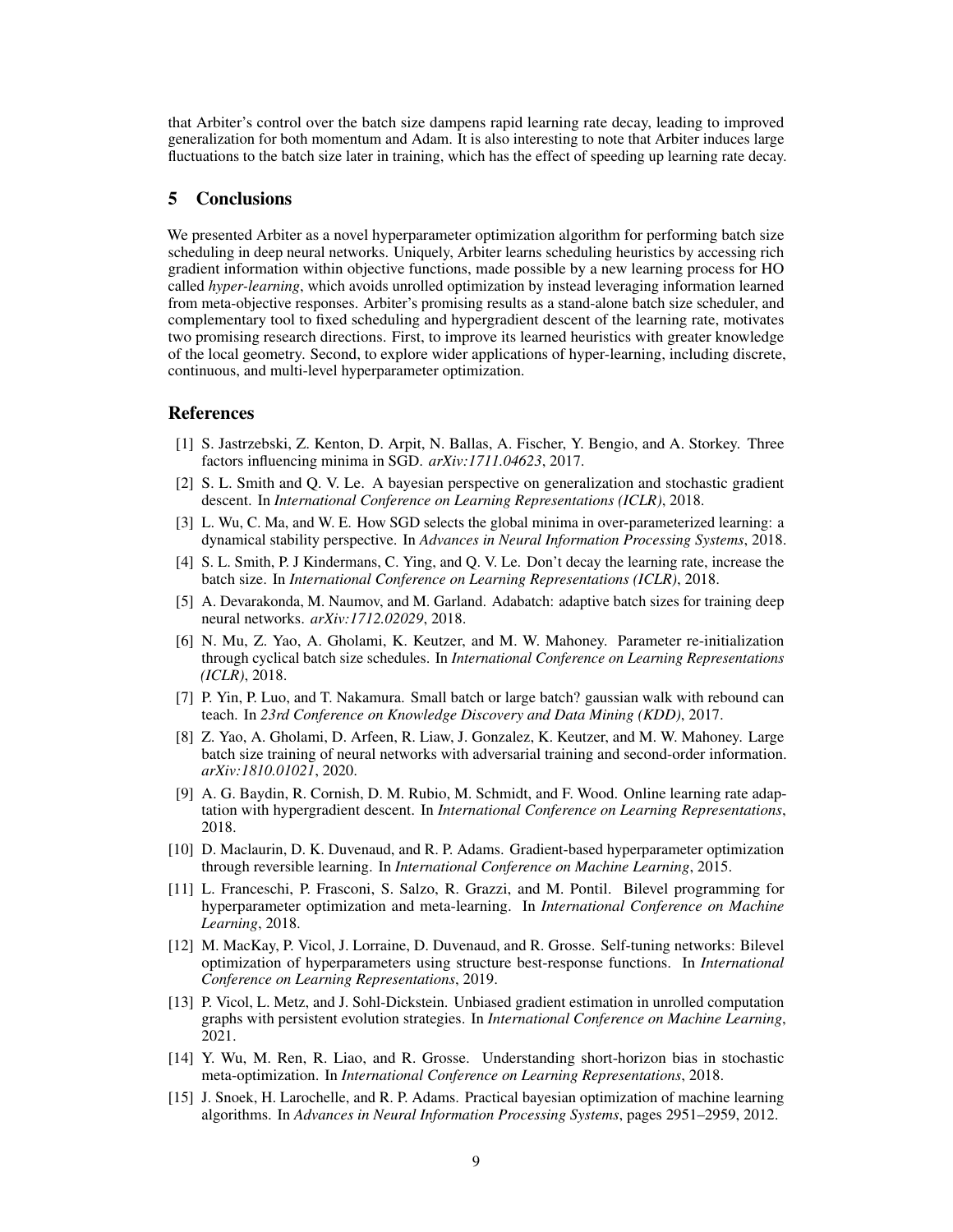- <span id="page-9-0"></span>[16] B. Zoph and Q. V. Le. Neural architecture search with reinforcement learning. In *International Conference on Learning Representations (ICLR)*, 2017.
- <span id="page-9-1"></span>[17] D. Ha, A. M. Dai, and Q. V. Le. Hypernetworks. In *International Conference on Learning Representations*, 2017.
- <span id="page-9-2"></span>[18] S. L. Smith, E. Elsen, and S. De. On the generalization benefit of noise in stochastic gradient descent. In *International Conference on Machine Learning (ICML)*, 2020.
- <span id="page-9-3"></span>[19] L. Yin, Y. Zhang, Y. Peng, and D. Li. Elastic scheduler: heterogenous and dynamic deep learning in the cloud. *Concur. Comp. Prac. Exper.*, 33(e6206):211–229, 2021.
- <span id="page-9-4"></span>[20] H. Lin, H. Zhang, Y. Ma, T. He, Z. Zhang, S. Zha, and M. Li. Dynamic mini-batch SGD for elastic distributed training: learning in the limbo of resources. *arXiv:1904.12043*, 2019.
- <span id="page-9-5"></span>[21] H. Lin, H. Zhang, Y. Ma, T. He, Z. Zhang, S. Zha, and M. Li. Online evolutionary batch size orchestration for scheduling deep learning wordloads in GPU clusters. *arXiv:1904.12043*, 2021.
- <span id="page-9-6"></span>[22] Y. Gong, B. Li, B. Liang, and Z. Zhan. Chic: experience-driven scheduling in machine learning clusters. In *Proceedings of the International Symposium on Quality of Service*, pages 1–10, 2019.
- <span id="page-9-7"></span>[23] R. Bollapragada, D. Mudigere, J. Nocedal, H. J. M. Shi, and P. T. P. Tang. A progressive batching L-BFGS method for machine learning. *arXiv:1802.0537*, 2018.
- <span id="page-9-8"></span>[24] R. Bollapragada, R. H. Byrd, and J. Nocedal. Adaptive sampling stragies for stochastic optimization. *arXiv:1710.11258*, 2017.
- <span id="page-9-9"></span>[25] R. H. Byrd, G. M. Chin, J. Nocedal, and Y. Wu. Sample size selection in optimization methods for machine learning. In J. R. Anderson, editor, *Dynamic sample sizes in a semi-stochastic setting*, chapter 1, pages 1–51. Lawrence Erlbaum Associates, Inc., Hillsdale, NJ, 2011.
- <span id="page-9-10"></span>[26] J. Bergstra and Y. Bengio. Random search for hyperparameter optimization. *Journal of Machine Learning Research*, 13((Feb)):281–305, 2012.
- <span id="page-9-11"></span>[27] L. Li, K. Jamieson, G. DeSalvo, A. Rostamizadeh, , and A. Talwalkar. Hyperband: Banditbased configuration evaluation for hyperparameter optimization. *Journal of Machine Learning Research*, 18(1):6765–6816, 2017.
- <span id="page-9-12"></span>[28] K. Jamieson and A. Talwalkar. Non-stochastic best arm identification and hyperparameter optimization. In *International Conference on Artificial Intelligence and Statistics*, 2016.
- <span id="page-9-13"></span>[29] F. Pedregosa. Hyperparameter optimization with approximate gradient. In *International Conference on Machine Learning*, 2016.
- <span id="page-9-14"></span>[30] M. Donini, L. Franceschi, O. Majumder, M. Pontil, and P. Frasconi. Marthe: Scheduling the learning rate via online hypergradients. *arXiv:1910.08525*, 2020.
- <span id="page-9-15"></span>[31] P. Micaelli and A. Storkey. Non-greedy gradient-based hyperparameter optimization over long horizons. *arXiv:2007.07869*, 2020.
- <span id="page-9-16"></span>[32] L. Franceschi, M. Donini, P. Frasconi, and M. Pontil. Forward and reverse gradient-based hyperparameter optimization. In *International Conference on Machine Learning*, 2017.
- <span id="page-9-17"></span>[33] H. Liu, K. Simonyan, and Y. Yang. DARTS: Differentiable architecture search. In *International Conference on Learning Representations*, 2019.
- <span id="page-9-18"></span>[34] M. Jaderberg, V. Dalibard, S. Osindero, W. M Czarnecki, J. Donahue, A. Razavi, O. Vinyals, T. Green, I. Dunning, and K. Simonyan. Population-based training of neural networks. *arXiv:1711.09846*, 2017.
- <span id="page-9-19"></span>[35] J. Bae and R. Grosse. Delta-STN: Efficient bilevel optimization for neural networks using structure response jacobians. In *Advances in Neural Information Processing Systems (NIPS)*, 2020.
- <span id="page-9-20"></span>[36] J. Schmidhuber. Learning to control fast-weight memories: An alternative to dynamic recurrent networks. *Neural Computation*, 4(1):131–139, 1992.
- <span id="page-9-21"></span>[37] A. Brock, T. Lim, J. M. Ritchie, and N. Wilson. SMASH: one-shot model architecture search through hypernetworks. *arXiv:1708.05344*, 2017.
- <span id="page-9-22"></span>[38] M. Denil, B. Shakibi, L. Dinh, and N. De Freitas. Predicting parameters in deep learning. In *Advances in Neural Information Processing Systems (NIPS)*, pages 2148–1256, 2013.